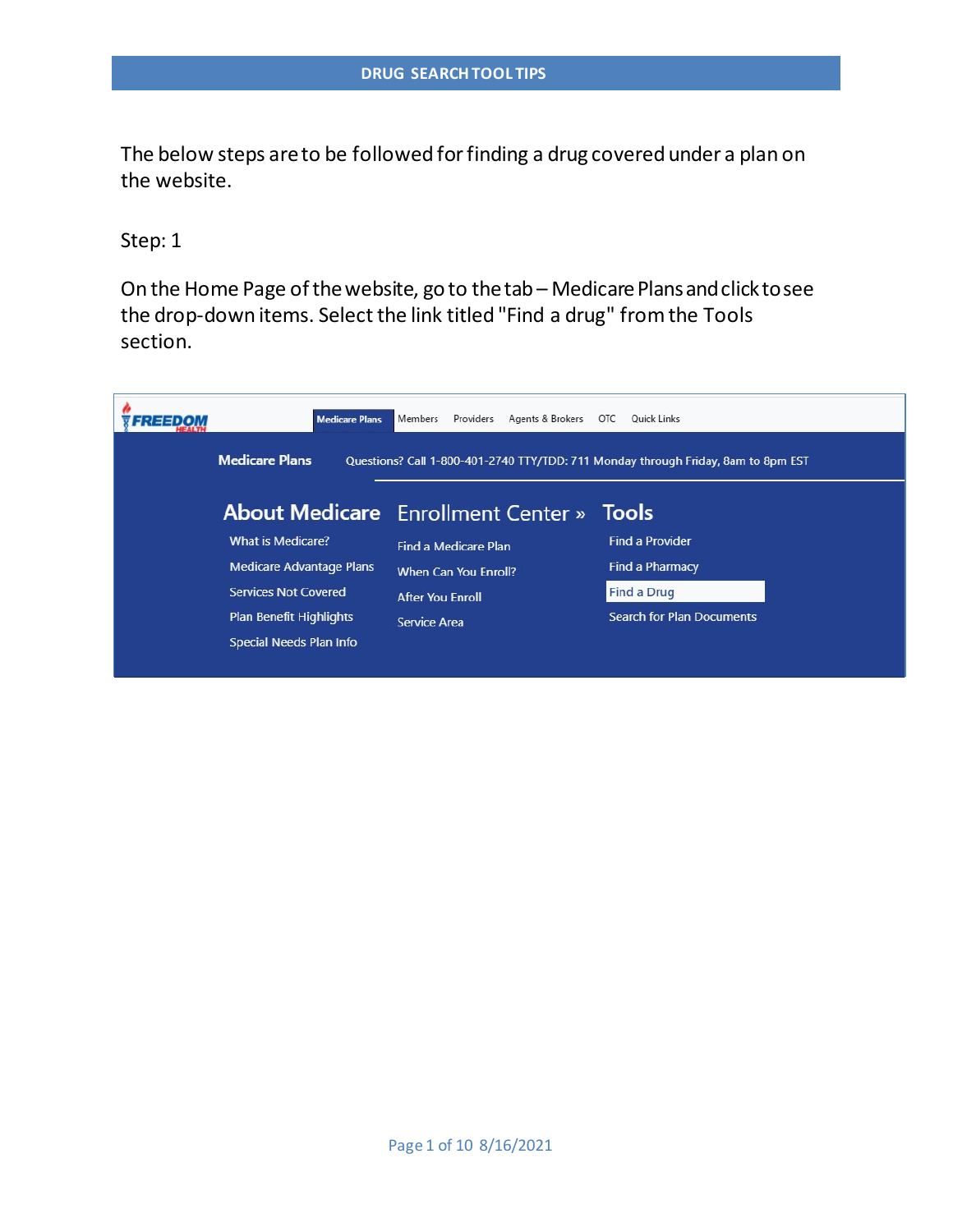On the resultant page, select the year and your county first.

| <b>FREEDOM</b>                                                              | <b>Medicare Plans</b>                              | <b>Members</b> | Providers                    | Agents & Brokers OTC | <b>Quick Links</b> |
|-----------------------------------------------------------------------------|----------------------------------------------------|----------------|------------------------------|----------------------|--------------------|
| Find a Covered Drug<br>Year: *<br>2022<br>2021<br>2022<br>--Please Select-- | Select your county and plan. Click "Start Search". |                | $\checkmark$<br>$\checkmark$ |                      |                    |
|                                                                             | Last Updated: 08/01/2021                           |                |                              |                      |                    |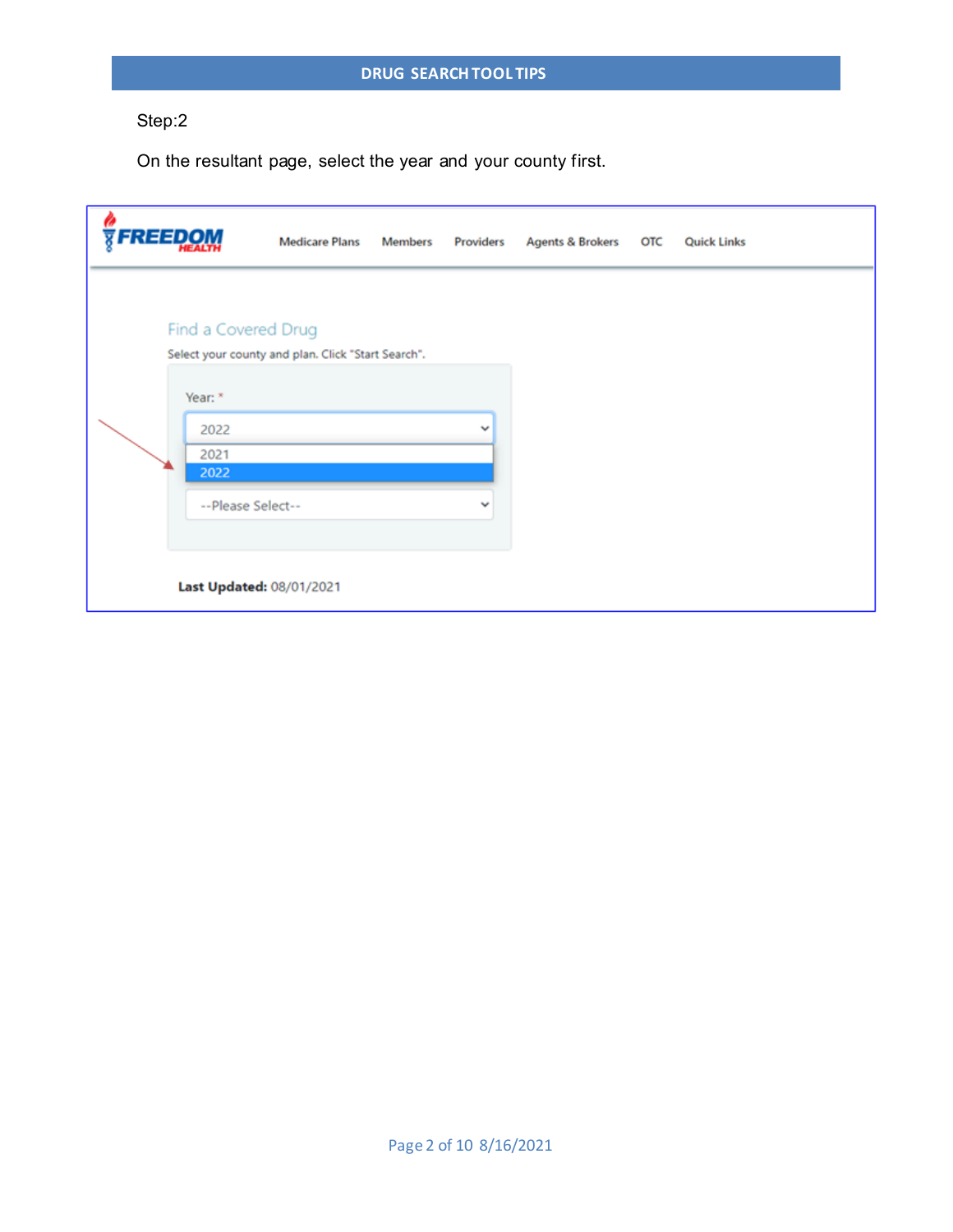#### **DRUG SEARCHTOOL TIPS**

| <b>IC HEID DESK</b> | A <b>THE ST PRODUCTION CONT</b> | A <b>Figyiger Search - 1001S</b> |  |                    |
|---------------------|---------------------------------|----------------------------------|--|--------------------|
|                     | -- Select One --                |                                  |  |                    |
| C<br>a cwto         | <b>BREVARD</b>                  |                                  |  |                    |
| ALL Importe<br>ps   | <b>BROWARD</b>                  |                                  |  | Development Sites  |
|                     | <b>CHARLOTTE</b>                |                                  |  |                    |
|                     | <b>CITRUS</b>                   |                                  |  |                    |
| <b>REEDOM</b>       | <b>COLLIER</b>                  |                                  |  | ers OTC Quick Link |
|                     | <b>DUVAL</b>                    |                                  |  |                    |
|                     | <b>HERNANDO</b>                 |                                  |  |                    |
|                     | <b>HILLSBOROUGH</b>             |                                  |  |                    |
|                     | <b>INDIAN RIVER</b>             |                                  |  |                    |
| Find                | LAKE                            |                                  |  |                    |
| Select              | <b>LEE</b>                      |                                  |  |                    |
|                     | <b>MANATEE</b>                  |                                  |  |                    |
|                     | <b>MARION</b>                   |                                  |  |                    |
|                     | <b>MARTIN</b>                   |                                  |  |                    |
|                     | ORANGE                          |                                  |  |                    |
|                     | <b>OSCEOLA</b>                  |                                  |  |                    |
|                     | <b>PALM BEACH</b>               |                                  |  |                    |
|                     | PASCO                           |                                  |  |                    |
|                     | <b>PINELLAS</b>                 |                                  |  |                    |
|                     | -- Select One --                | v                                |  |                    |
|                     |                                 |                                  |  |                    |
|                     |                                 |                                  |  |                    |
|                     |                                 |                                  |  |                    |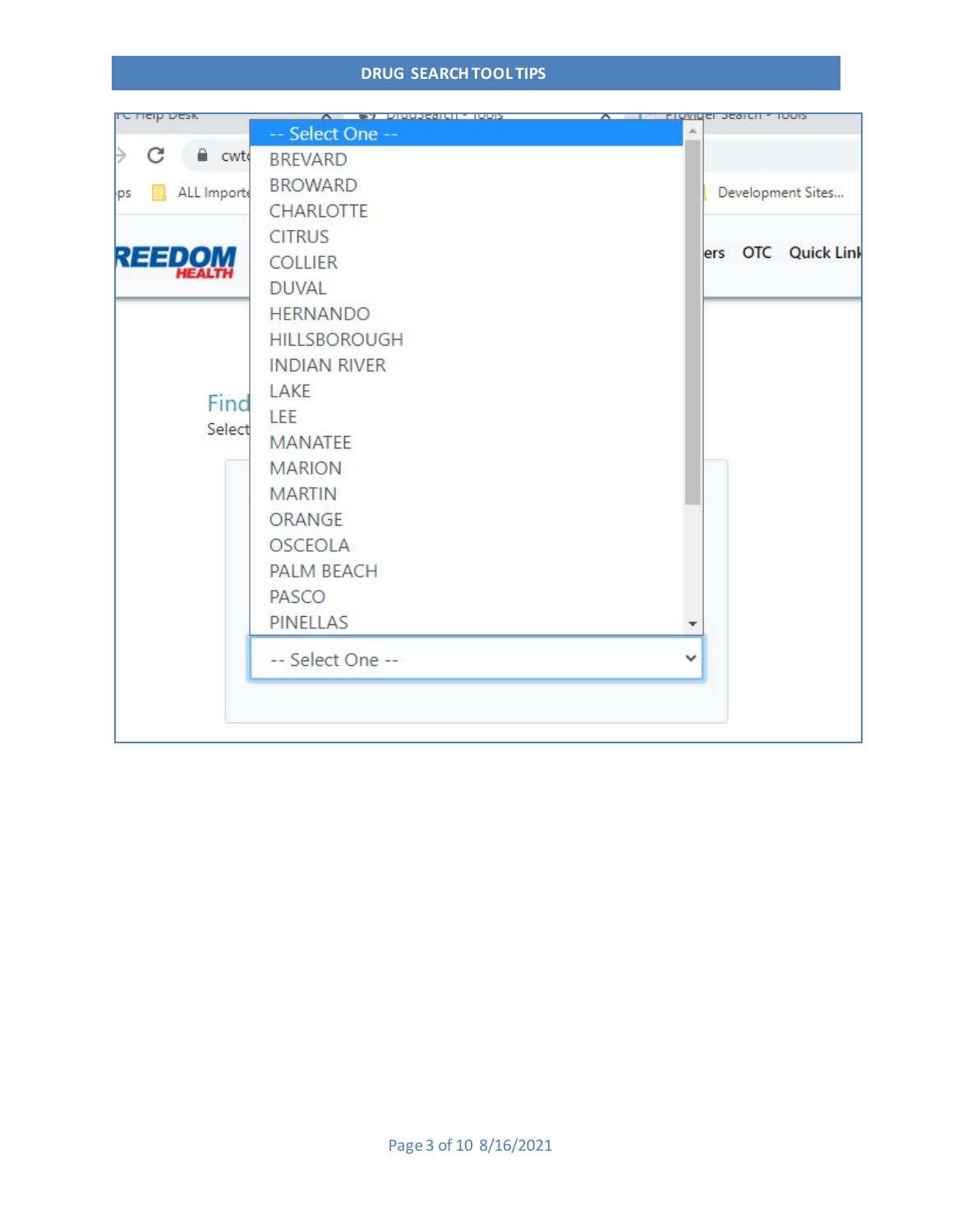The System will then show the plans available in the selected county.

| FREEDOI                | <b>Medicare Plans</b>                                                                                                                                                                                                                                                                                      | Members | Providers    | <b>Agents &amp; Brokers</b> | OTC | <b>Quick Links</b> |
|------------------------|------------------------------------------------------------------------------------------------------------------------------------------------------------------------------------------------------------------------------------------------------------------------------------------------------------|---------|--------------|-----------------------------|-----|--------------------|
| Find a Covered Drug    |                                                                                                                                                                                                                                                                                                            |         |              |                             |     |                    |
|                        | Select your county and plan. Click "Start Search".                                                                                                                                                                                                                                                         |         |              |                             |     |                    |
| Year: $*$              |                                                                                                                                                                                                                                                                                                            |         |              |                             |     |                    |
| 2022                   |                                                                                                                                                                                                                                                                                                            |         | $\checkmark$ |                             |     |                    |
| County: *              |                                                                                                                                                                                                                                                                                                            |         |              |                             |     |                    |
| <b>MARTIN</b>          |                                                                                                                                                                                                                                                                                                            |         | $\checkmark$ |                             |     |                    |
| Plan: *                |                                                                                                                                                                                                                                                                                                            |         |              |                             |     |                    |
| --Please Select--      |                                                                                                                                                                                                                                                                                                            |         | $\checkmark$ |                             |     |                    |
| --Please Select--<br>L | (052) Freedom Savings Plan (HMO)<br>(078) Freedom Medi-Medi Partial (HMO D-SNP)<br>(082) Freedom VIP Savings (HMO C-SNP)<br>(083) Freedom VIP Savings COPD (HMO C-SNP)<br>(087) Freedom Medi-Medi Full (HMO D-SNP)<br>(088) Freedom Platinum Plan Rx (HMO)<br>(106) Freedom Platinum Rewards Plan Rx (HMO) |         |              |                             |     |                    |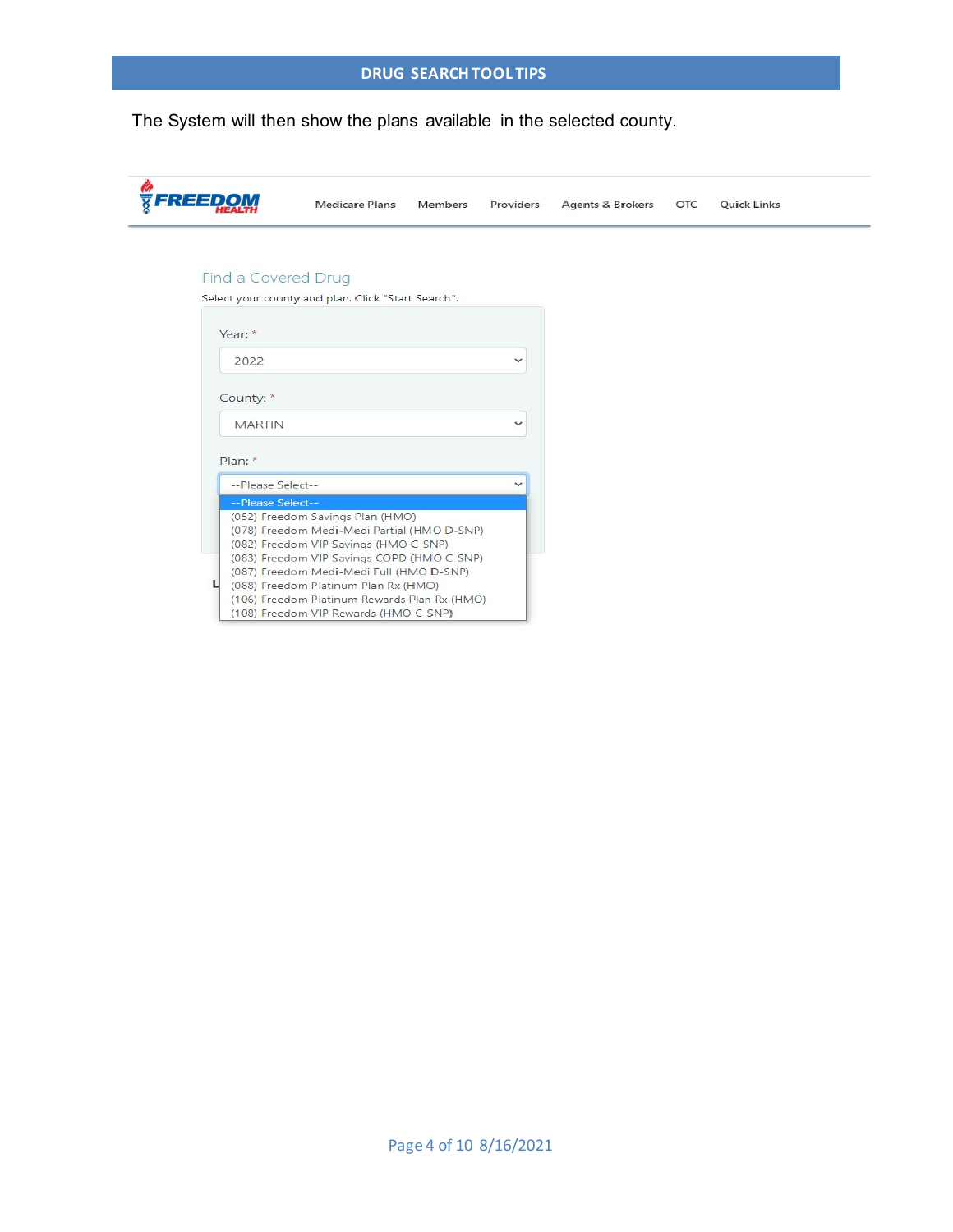After entering the year/county/plan combination, click "Search".

| <b>FREEDOM</b>      | Medicare Plans                                     | Members | Providers    | Agents & Brokers | OTC | <b>Quick Links</b> |  |
|---------------------|----------------------------------------------------|---------|--------------|------------------|-----|--------------------|--|
| Find a Covered Drug |                                                    |         |              |                  |     |                    |  |
|                     | Select your county and plan. Click "Start Search". |         |              |                  |     |                    |  |
| Year: *             |                                                    |         |              |                  |     |                    |  |
| 2022                |                                                    |         | $\checkmark$ |                  |     |                    |  |
| County: *           |                                                    |         |              |                  |     |                    |  |
| MARTIN              |                                                    |         | $\checkmark$ |                  |     |                    |  |
| Plan: *             |                                                    |         |              |                  |     |                    |  |
|                     | (082) Freedom VIP Savings (HMO C-SNP)              |         | $\checkmark$ |                  |     |                    |  |
|                     | Search                                             |         |              |                  |     |                    |  |

Last Updated: 08/01/2021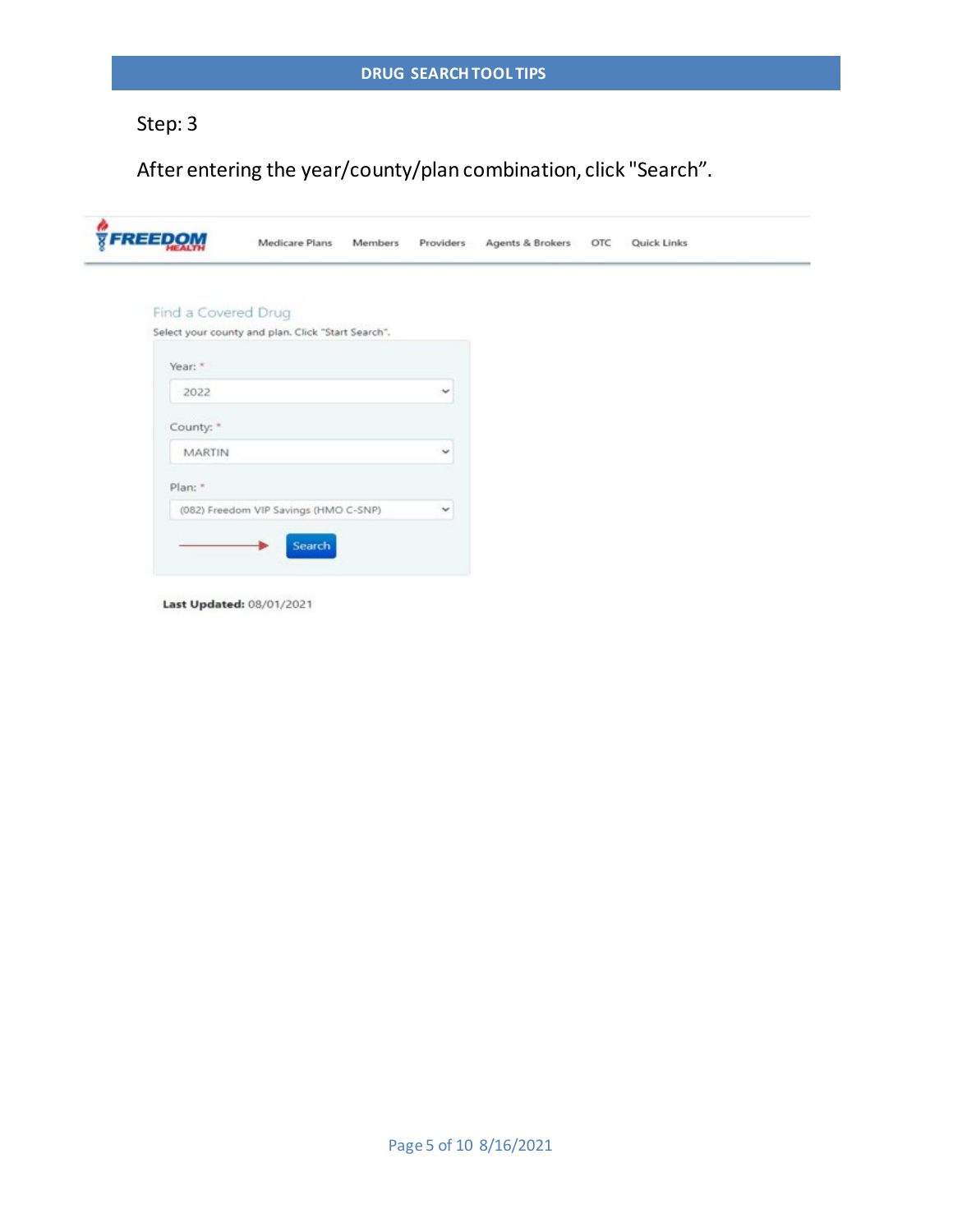The resultant page will show an option for downloading a PDF version.

On clicking the link, you will be taken to the PDF page.



covers both brand name drugs and generic drugs. Generic drugs have the same active-ingredient formula as a brand name drug. Generic drugs usually cost less than brand name drugs and are rated by the Food and Drug Administration (FDA) to be as safe and effective as brand name drugs. View Availability Grid Below.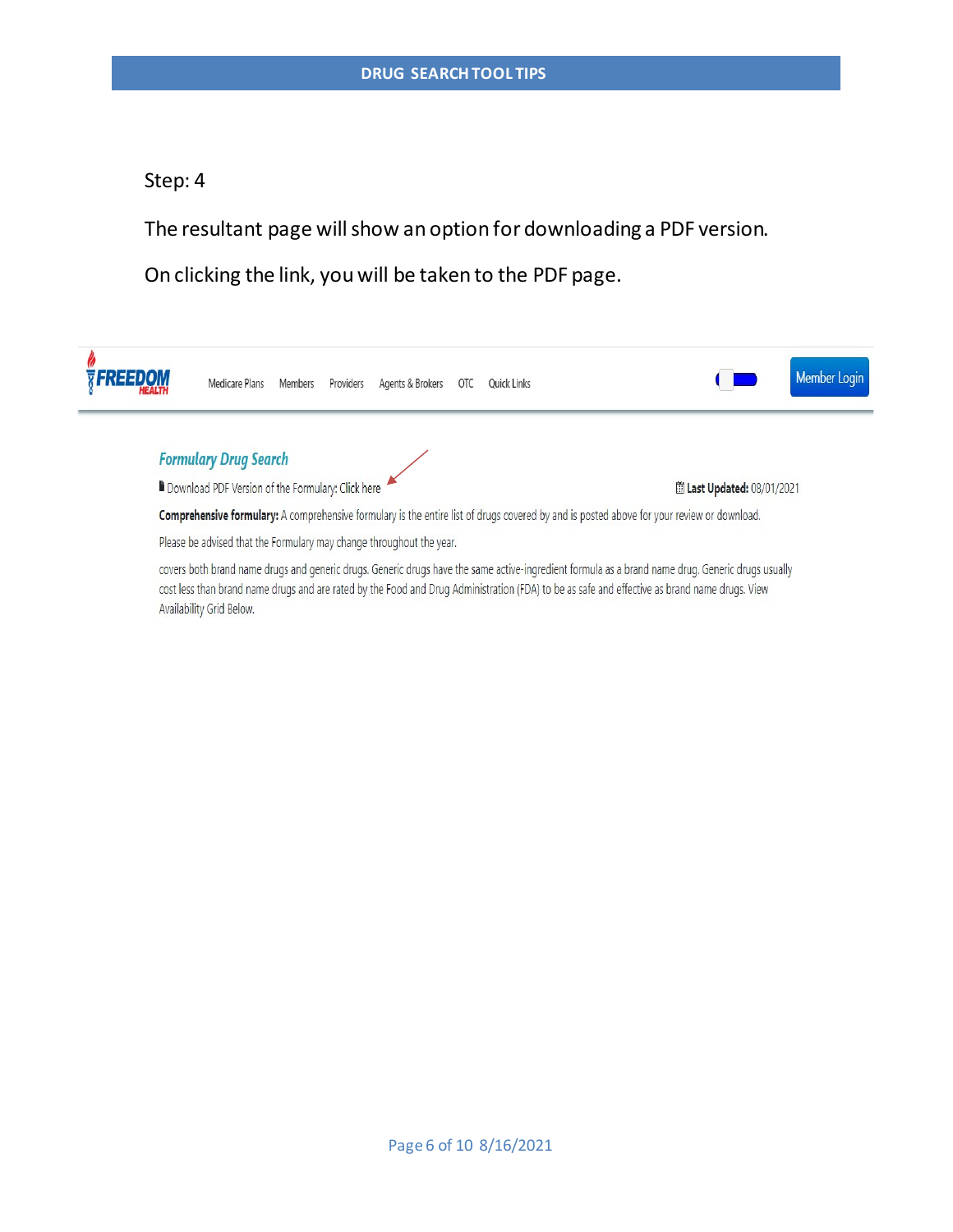The page has a drug search option as well. Start typing your drug name and as you type, the drug names will start showing up in the result section. The drug name, strength, drug tier, generic or brand, quantity/days, availability codes and category information are displayed as shown below.

|                              | <b>Medicare Plans</b>                                                | <b>Members</b>   | Providers               | Agents & Brokers                                                                               | OTC | <b>Quick Links</b>  |                                                                                                                                                                                                                                                                                                                             |
|------------------------------|----------------------------------------------------------------------|------------------|-------------------------|------------------------------------------------------------------------------------------------|-----|---------------------|-----------------------------------------------------------------------------------------------------------------------------------------------------------------------------------------------------------------------------------------------------------------------------------------------------------------------------|
| <b>Formulary Drug Search</b> |                                                                      |                  |                         |                                                                                                |     |                     |                                                                                                                                                                                                                                                                                                                             |
|                              | Download PDF Version of the Formulary: Click here                    |                  |                         |                                                                                                |     |                     | Last Updated: 08/01/2021                                                                                                                                                                                                                                                                                                    |
|                              |                                                                      |                  |                         |                                                                                                |     |                     | Comprehensive formulary: A comprehensive formulary is the entire list of drugs covered by and is posted above for your review or download.                                                                                                                                                                                  |
|                              | Please be advised that the Formulary may change throughout the year. |                  |                         |                                                                                                |     |                     |                                                                                                                                                                                                                                                                                                                             |
|                              |                                                                      |                  |                         |                                                                                                |     |                     | covers both brand name drugs and generic drugs. Generic drugs have the same active-ingredient formula as a brand name drug. Generic drugs usually cost less than<br>brand name drugs and are rated by the Food and Drug Administration (FDA) to be as safe and effective as brand name drugs. View Availability Grid Below. |
|                              |                                                                      |                  |                         | To see if your prescription is covered by our plan, please type in the name of the drug below: |     |                     |                                                                                                                                                                                                                                                                                                                             |
|                              |                                                                      |                  |                         | <b>Drug Name</b>                                                                               |     |                     |                                                                                                                                                                                                                                                                                                                             |
|                              | prolia                                                               |                  |                         |                                                                                                |     |                     |                                                                                                                                                                                                                                                                                                                             |
| <b>Drug Name</b>             | <b>Strength</b>                                                      | <b>Drug Tier</b> | <b>Generic or Brand</b> | <b>Quantity / Days</b>                                                                         |     | <b>Availability</b> | Category                                                                                                                                                                                                                                                                                                                    |
| Prolia SOLN PRSYR            | 60 MG/ML                                                             | 3                | <b>BRAND</b>            | 1.00/180                                                                                       |     | <b>PA OL NEDS</b>   | <b>METABOLIC BONE DISEASE AGENTS</b>                                                                                                                                                                                                                                                                                        |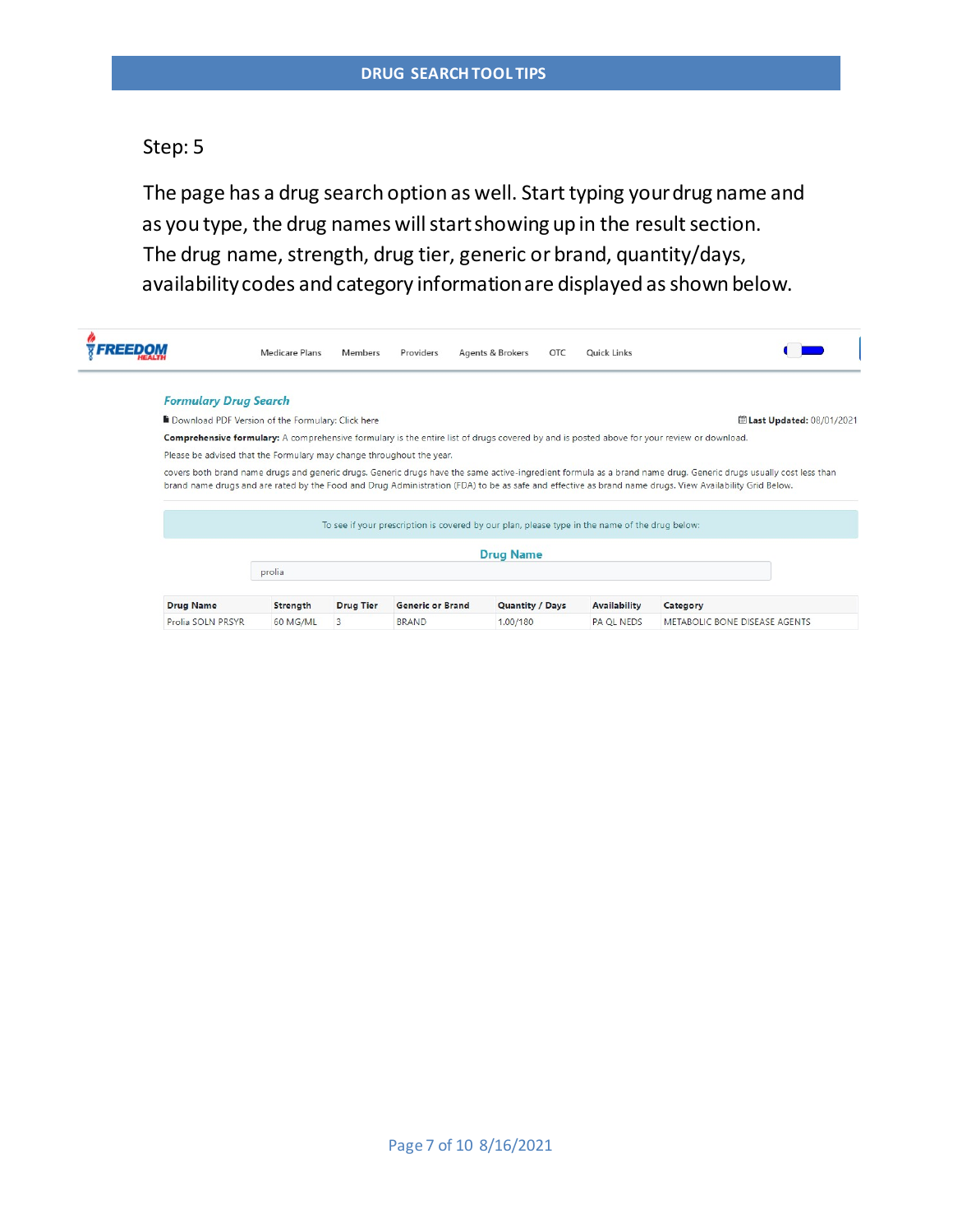In respect of PA & ST, you will find the availability codes hyperlinked in the "Availability "column. On clicking this hyper link, you will be taken to a page where youwill find additional information related to PA& ST.

## PA Example:

|                              | Medicare Plans                                                       | Members          | Providers                                                                                      | Agents & Brokers | OTC | Quick Links  |                                                                                                                                                                                                                                                                                                                             |
|------------------------------|----------------------------------------------------------------------|------------------|------------------------------------------------------------------------------------------------|------------------|-----|--------------|-----------------------------------------------------------------------------------------------------------------------------------------------------------------------------------------------------------------------------------------------------------------------------------------------------------------------------|
| <b>Formulary Drug Search</b> |                                                                      |                  |                                                                                                |                  |     |              |                                                                                                                                                                                                                                                                                                                             |
|                              | Download PDF Version of the Formulary: Click here                    |                  |                                                                                                |                  |     |              | <b>III Last Updated: 08/01/2021</b>                                                                                                                                                                                                                                                                                         |
|                              |                                                                      |                  |                                                                                                |                  |     |              | Comprehensive formulary: A comprehensive formulary is the entire list of drugs covered by and is posted above for your review or download.                                                                                                                                                                                  |
|                              | Please be advised that the Formulary may change throughout the year. |                  |                                                                                                |                  |     |              |                                                                                                                                                                                                                                                                                                                             |
|                              |                                                                      |                  |                                                                                                |                  |     |              | covers both brand name drugs and generic drugs. Generic drugs have the same active-ingredient formula as a brand name drug. Generic drugs usually cost less than<br>brand name drugs and are rated by the Food and Drug Administration (FDA) to be as safe and effective as brand name drugs. View Availability Grid Below. |
|                              |                                                                      |                  | To see if your prescription is covered by our plan, please type in the name of the drug below: |                  |     |              |                                                                                                                                                                                                                                                                                                                             |
|                              |                                                                      |                  |                                                                                                | <b>Drug Name</b> |     |              |                                                                                                                                                                                                                                                                                                                             |
|                              | prolia                                                               |                  |                                                                                                |                  |     |              |                                                                                                                                                                                                                                                                                                                             |
| Drug Name                    | Strength                                                             | <b>Drug Tier</b> | <b>Generic or Brand</b>                                                                        | Quantity / Days  |     | Availability | Category                                                                                                                                                                                                                                                                                                                    |

| Criteria                                         | <b>Criteria Details</b>                                                                                                                                                                                                                                                                                                                                                                                                                                                                                                                                                                                                                                                                                                                                                                                                                             |
|--------------------------------------------------|-----------------------------------------------------------------------------------------------------------------------------------------------------------------------------------------------------------------------------------------------------------------------------------------------------------------------------------------------------------------------------------------------------------------------------------------------------------------------------------------------------------------------------------------------------------------------------------------------------------------------------------------------------------------------------------------------------------------------------------------------------------------------------------------------------------------------------------------------------|
| COVERED USES                                     | 3                                                                                                                                                                                                                                                                                                                                                                                                                                                                                                                                                                                                                                                                                                                                                                                                                                                   |
| <b>EXCLUSION</b><br>CRITERIA                     |                                                                                                                                                                                                                                                                                                                                                                                                                                                                                                                                                                                                                                                                                                                                                                                                                                                     |
| <b>REQUIRED</b><br>MEDICAL<br><b>INFORMATION</b> | Osteoporosis is defined as a BMD T-Score in the spine, femoral neck, total hip or distal 1/3 of the radius of less than or equal to -2.5 as<br>compared to a young-adult reference population OR a clinical diagnosis based on a history of a low trauma fracture (fragility fracture)<br>at high risk for fracture. Glucocorticoid-induced osteoporosis defined as a T score in the spine, femoral neck, total hip or distal 1/3 of<br>the radius of less than or equal to -2.5 as compared to a young-adult reference population OR a clinical diagnosis based on a history of<br>a low trauma fracture (fragility fracture) at high risk for fracture and is initiating or continuing systemic glucocorticoids in a daily dosage<br>equivalent to 7.5mg or greater of prednisone and expected or remain on glucocorticoids for a least 6 months. |
| AGF<br><b>RESTRICTIONS</b>                       | For Osteoporosis 18 years of age or older.                                                                                                                                                                                                                                                                                                                                                                                                                                                                                                                                                                                                                                                                                                                                                                                                          |
| PRESCRIBER<br><b>RESTRICTIONS</b>                |                                                                                                                                                                                                                                                                                                                                                                                                                                                                                                                                                                                                                                                                                                                                                                                                                                                     |
| COVERAGE<br><b>DURATION</b>                      | 1 YFAR.                                                                                                                                                                                                                                                                                                                                                                                                                                                                                                                                                                                                                                                                                                                                                                                                                                             |
| OTHER CRITERIA                                   | For osteoporosis/ glucocorticoid-induced osteoporosis treatment, individual has had at least ONE osteoporotic (minimal trauma)<br>fracture OR has two or more risk factors for osteoporotic fracture OR Individual has failed or is intolerant to or has a medical<br>contraindication to other available osteoporosis therapies (such as, bisphosphonates). For male receiving androgen deprivation therapy<br>for non- metastatic prostate cancer, individual has had at least ONE osteoporotic (minimal trauma) fracture OR has one or more risk<br>factors for osteoporotic fracture. Individual is a postmenopausal (natural or induced) female receiving adjuvant aromatase inhibitor<br>therapy for the treatment of breast cancer.                                                                                                          |

#### Page 8 of 10 8/16/2021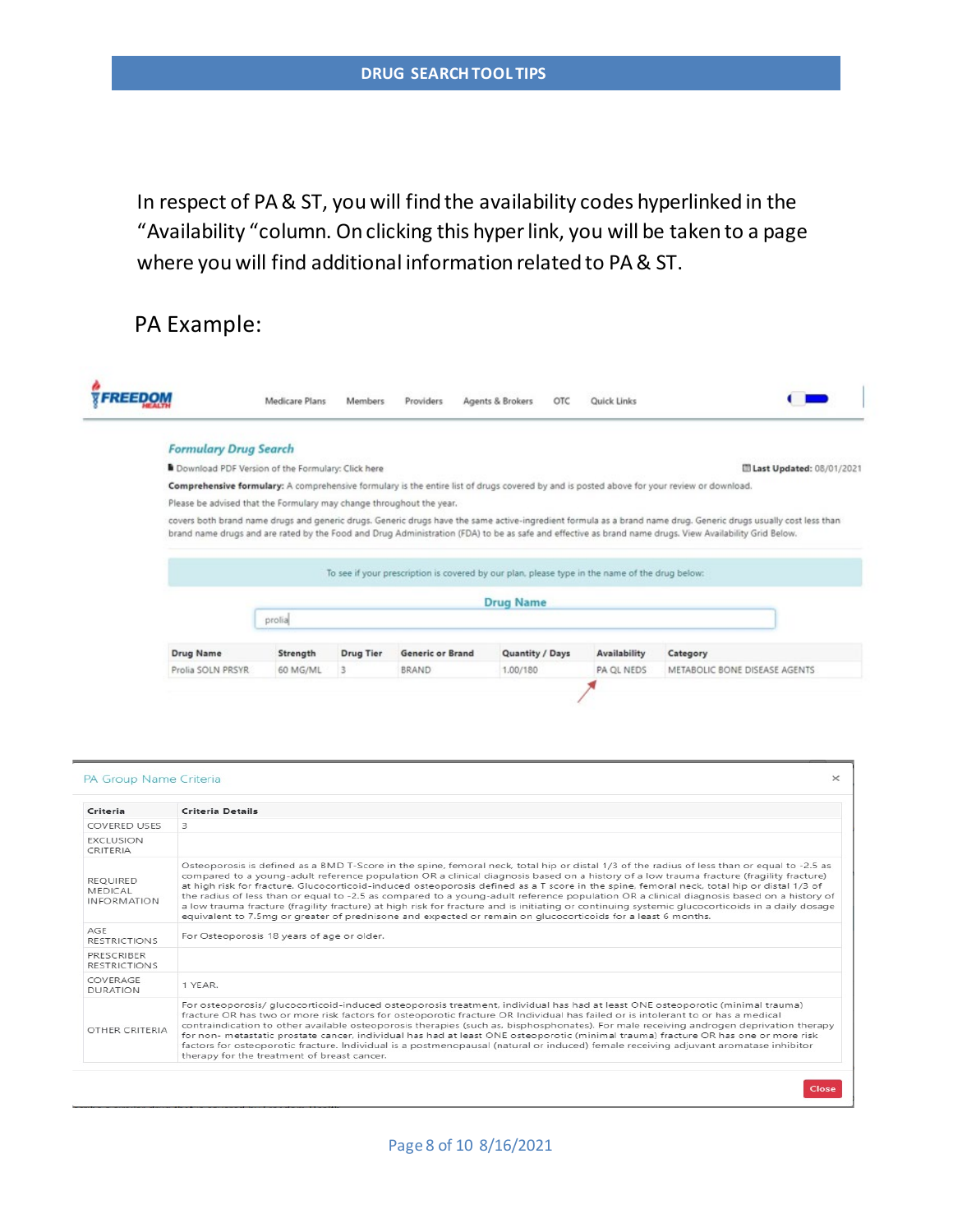## Availability Codes:

Explanations to the availability codes such as ED, LA, B/D, GC, NM, QL, ST, PA & NEDS have been provided in the notes section below the result table.

## If your drug is not found:

The information as to what should be done if your drug is not found in the search result is also provided in the disclaimer section.

|                                                                                                           |          |           |                                                                                                 | <b>Drug Name</b>                                                                                                                  |              |                                                                                                                                                                                                                                                                                                                                                     |
|-----------------------------------------------------------------------------------------------------------|----------|-----------|-------------------------------------------------------------------------------------------------|-----------------------------------------------------------------------------------------------------------------------------------|--------------|-----------------------------------------------------------------------------------------------------------------------------------------------------------------------------------------------------------------------------------------------------------------------------------------------------------------------------------------------------|
|                                                                                                           | invokana |           |                                                                                                 |                                                                                                                                   |              |                                                                                                                                                                                                                                                                                                                                                     |
| Drug Name                                                                                                 | Strength | Drug Tier | Generic or Brand                                                                                | Quantity / Days                                                                                                                   | Availability | Category                                                                                                                                                                                                                                                                                                                                            |
| Invokana TAB                                                                                              | 100 MG   | 3         | BRAND                                                                                           | 90.00/30                                                                                                                          | OL MO        | BLOOD GLUCOSE REGULATORS                                                                                                                                                                                                                                                                                                                            |
| Invokana TAB                                                                                              | 300 MG   | 3         | BRAND                                                                                           | 30.00/30                                                                                                                          | QL MO        | BLOOD GLUCOSE REGULATORS                                                                                                                                                                                                                                                                                                                            |
| not cover your drug, you have two options:<br>prescribe a similar drug that is covered by Freedom Health. |          |           | A formulary is a list of drugs covered by your plan to meet patient needs.                      |                                                                                                                                   |              | If your drug is not included in this formulary, you should first contact Member Services and confirm that your drug is not covered. If you learn that Freedom Health does<br>1. You can ask Member Services for a list of similar drugs that are covered by Freedom Health. When you receive the list, show it to your doctor and ask him or her to |
|                                                                                                           |          |           |                                                                                                 | 2. You can ask Freedom Health to make an exception and cover your drug. Click here to find out more about requesting a exception. |              |                                                                                                                                                                                                                                                                                                                                                     |
| <b>Availability</b>                                                                                       |          |           |                                                                                                 |                                                                                                                                   |              |                                                                                                                                                                                                                                                                                                                                                     |
|                                                                                                           |          |           | extra help to pay for your prescriptions, you will not get any extra help to pay for this drug. |                                                                                                                                   |              | *ED = Part D Excluded Drug: This prescription drug is not normally covered in a Medicare Prescription Drug Plan. The amount you pay when you fill a prescription for<br>this drug does not count towards your total drug costs (that is, the amount you pay does not help you qualify for catastrophic coverage). In addition, if you are receiving |